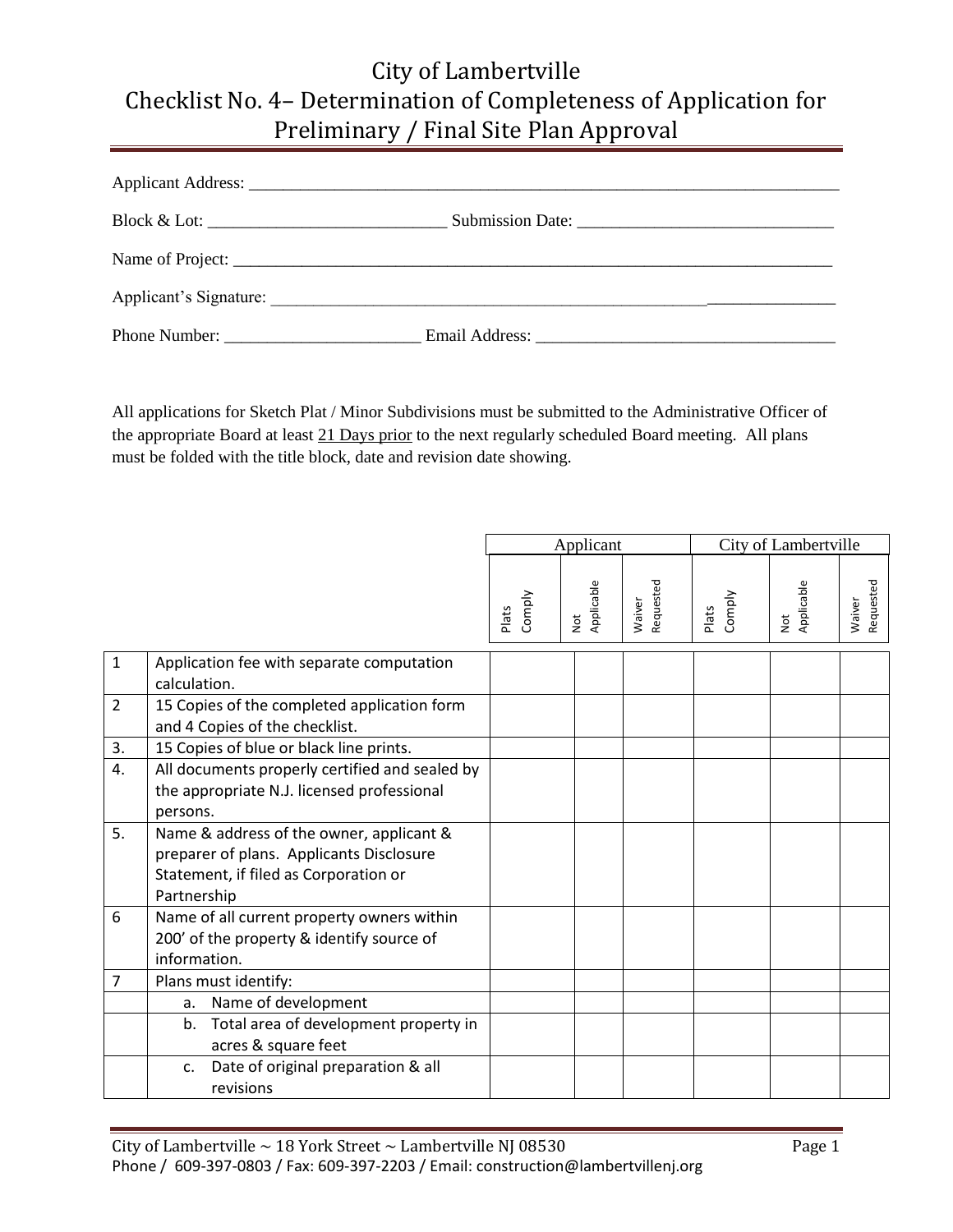|     | North arrow & reference meridian<br>d.                    |  |  |  |
|-----|-----------------------------------------------------------|--|--|--|
|     | Graphic & written scale<br>e.                             |  |  |  |
|     | f.<br>Tract zone & schedule of existing                   |  |  |  |
|     | zoning criteria & proposed conditions                     |  |  |  |
|     | Tax map sheet, block & lot numbers<br>g.                  |  |  |  |
|     | Reference bench mark identified &<br>h.                   |  |  |  |
|     | shown                                                     |  |  |  |
| 8   | Certification of owner (if other than applicant)          |  |  |  |
|     | as follows: "I certify that I am the owner of             |  |  |  |
|     | this property & consent to the filing of this             |  |  |  |
|     | application". Owner must sign & date                      |  |  |  |
|     | certification                                             |  |  |  |
| 9.  | Certification from Tax Collector that all taxes &         |  |  |  |
|     | assessments on the property are paid in full.             |  |  |  |
| 10. | Review block for signatures of City Engineer,             |  |  |  |
|     | Board Secretary and Chairperson                           |  |  |  |
| 11. | Required Hunterdon County Signature Block in              |  |  |  |
|     | accordance to their regulations.                          |  |  |  |
| 12. | Four copies of application form & fees for any            |  |  |  |
|     | variances required.                                       |  |  |  |
| 13. | Four copies of existing & proposed protective             |  |  |  |
|     | covenants or deed restrictions applying to the            |  |  |  |
|     | land being subdivided & copy of the deed(s) of            |  |  |  |
|     | record.                                                   |  |  |  |
| 14. | Completed application with appropriate fees               |  |  |  |
|     | & required information submitted directly to              |  |  |  |
|     | these Agencies with copies to the City for                |  |  |  |
|     | verification of these submissions:                        |  |  |  |
|     | Hunterdon County Planning Board<br>а.                     |  |  |  |
|     | Hunterdon County Soil Conservation<br>b.                  |  |  |  |
|     | <b>District</b>                                           |  |  |  |
|     | <b>D&amp;R Canal Commission</b><br>c.                     |  |  |  |
|     | d. Hunterdon County Department of                         |  |  |  |
|     | Health                                                    |  |  |  |
| 15. | Map of Site Plan drawn at a scale of not less             |  |  |  |
|     | than $1'' = 50'$ on sheet size $18''$ x $24''$ , $24''$ x |  |  |  |
|     | 36", 30" x 42"                                            |  |  |  |
| 16  | Key map drawn at a scale of not less than $1" =$          |  |  |  |
|     | 1000' showing the property to be developed &              |  |  |  |
|     | surrounding properties within 1/2 mile radius             |  |  |  |
|     | including zoning boundaries & traffic                     |  |  |  |
|     | circulation elements from the Master Plan.                |  |  |  |
| 17  | Existing topography shown as followed:                    |  |  |  |
|     | Based upon accurate field or aerial<br>a.                 |  |  |  |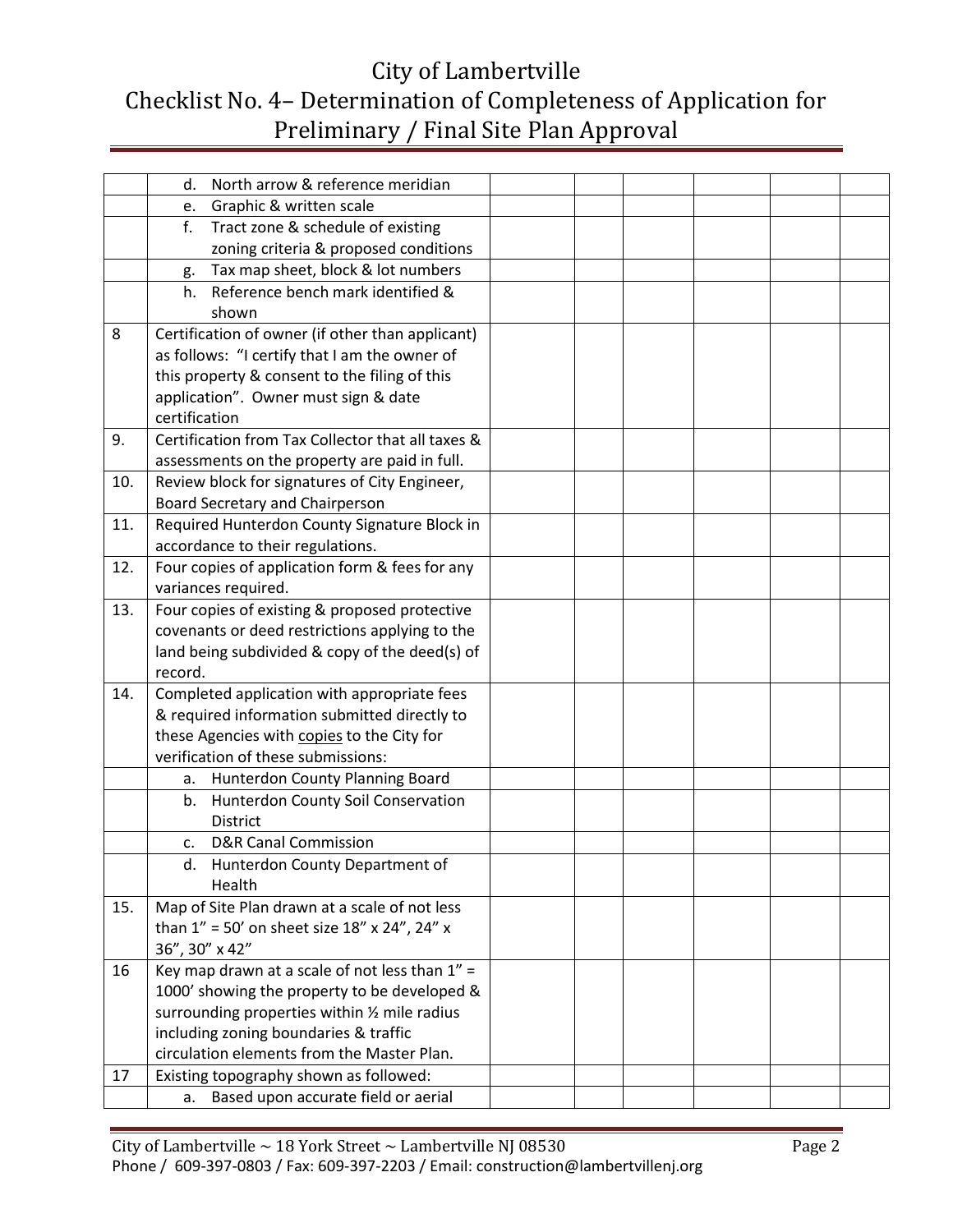|    |                | topographic survey, USC@GS datum                |  |  |  |
|----|----------------|-------------------------------------------------|--|--|--|
|    |                |                                                 |  |  |  |
|    |                | b. 5' contour interval for slopes               |  |  |  |
|    |                | exceeding 20%                                   |  |  |  |
|    | $\mathsf{C}$ . | 2' contour interval for slopes                  |  |  |  |
|    |                | exceeding less than 20%                         |  |  |  |
|    | d.             | Spot elevation for areas of slope less          |  |  |  |
|    |                | than 1% slope                                   |  |  |  |
|    |                | e. All topographic information must be          |  |  |  |
|    |                | shown for adjoining area within 200'            |  |  |  |
|    |                | of the property boundary                        |  |  |  |
| 18 |                | Plans showing existing & proposed streets,      |  |  |  |
|    | including:     |                                                 |  |  |  |
|    | а.             | Field cross-sections at 50' intervals           |  |  |  |
|    |                | drawn at a scale of $1'' = 5'$ vertical; $1''$  |  |  |  |
|    |                | = 10' horizontal.                               |  |  |  |
|    | b.             | Plan & centerline profiles drawn at a           |  |  |  |
|    |                | scale of $1'' = 50'$ horizontal; $1'' = 5'$     |  |  |  |
|    |                | vertical. Based upon field survey data.         |  |  |  |
|    |                | Corresponding plan & profile                    |  |  |  |
|    |                | information shown on the same sheet.            |  |  |  |
|    |                | Centerline stakes at a minimum 100'             |  |  |  |
|    |                | intervals must be set on site.                  |  |  |  |
|    | C.             | Centerline curve data including central         |  |  |  |
|    |                | angle, tangent distance, radius, arc            |  |  |  |
|    |                | length, chord distance & chord                  |  |  |  |
|    |                | bearing.                                        |  |  |  |
| 19 |                | Property lines with bearings, distances to      |  |  |  |
|    |                | nearest 1/1000', radius, curve length & central |  |  |  |
|    | angle.         |                                                 |  |  |  |
| 20 |                | Proposed or existing building envelopes with    |  |  |  |
|    |                | setback lines shown & dimensioned.              |  |  |  |
| 21 |                | Setbacks of all existing buildings from         |  |  |  |
|    |                | exiting/proposed property lines & indication    |  |  |  |
|    |                | of whether they will be retained or removed.    |  |  |  |
| 22 |                | Location of existing wells & septic systems on  |  |  |  |
|    |                | site & within 100' of the property.             |  |  |  |
| 23 |                | Location of all man-made & natural features     |  |  |  |
|    |                | both on-site & within 200' of the property      |  |  |  |
|    |                | including, but not limited to:                  |  |  |  |
|    |                | -dedicated open space, culverts, structures,    |  |  |  |
|    |                | drain pipes, water courses, railroads, bridges, |  |  |  |
|    |                | wooded areas, rock outcrops, wetlands           |  |  |  |
|    |                | (specific source & notation if there are any    |  |  |  |
|    |                | wetlands present), swamps buildings streets,    |  |  |  |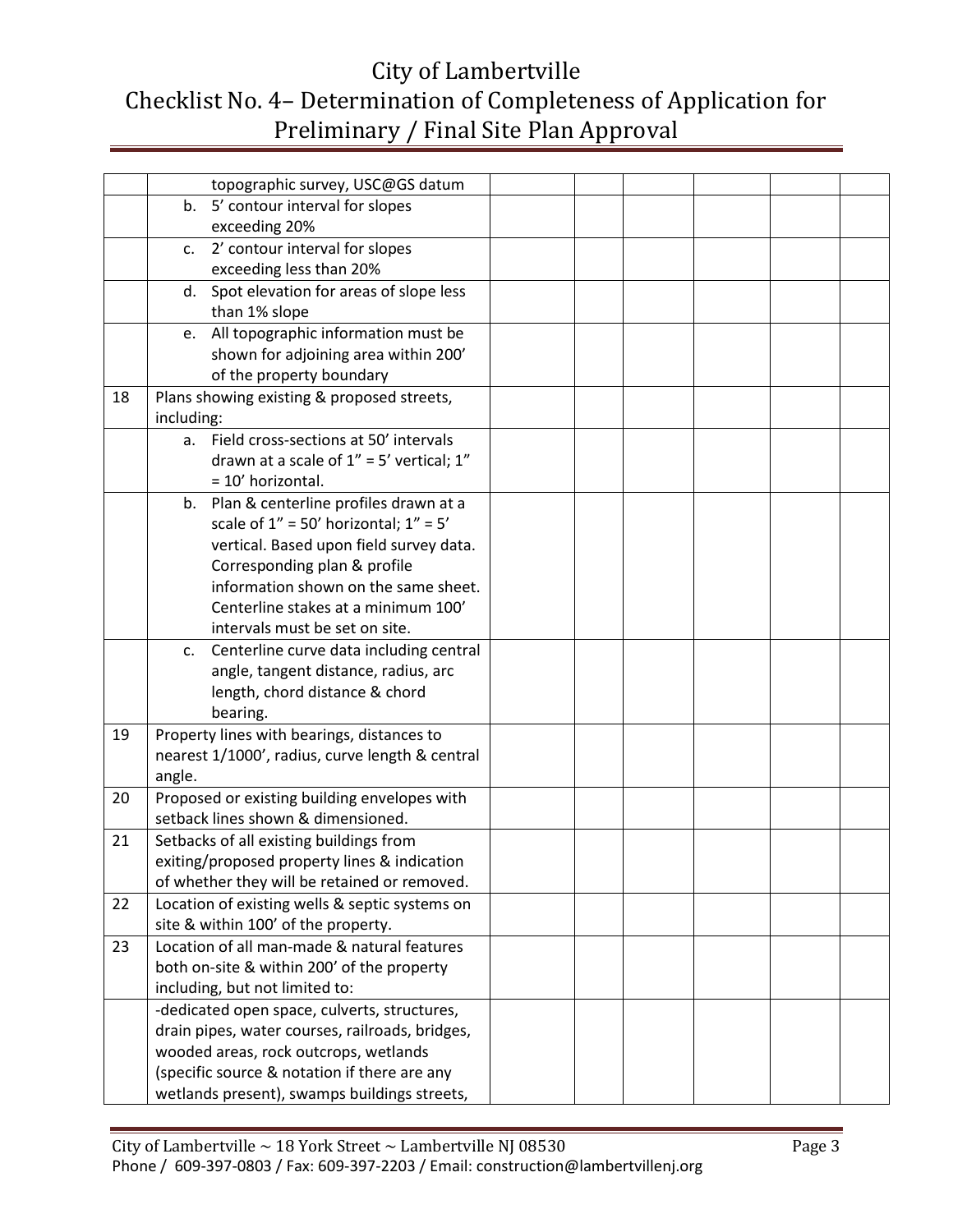|    | drainage right-of-ways & easements. Location            |  |  |  |
|----|---------------------------------------------------------|--|--|--|
|    | of above & underground storage tanks &                  |  |  |  |
|    | fences.                                                 |  |  |  |
| 24 | Plan & profile drawings of all existing &               |  |  |  |
|    | proposed drainage & utility layouts, drawn at           |  |  |  |
|    | a scale of $1'' = 50'$ horizontal; $1'' = 5'$ vertical, |  |  |  |
|    | including:                                              |  |  |  |
|    | a. Sanitary sewer (including letter of                  |  |  |  |
|    | service feasibility from public utility)                |  |  |  |
|    | OR                                                      |  |  |  |
|    | Results & locations of all percolation                  |  |  |  |
|    | tests & soil logs attempted along with possible         |  |  |  |
|    | location of future septic systems, & proof of           |  |  |  |
|    | submission to the Hunterdon County                      |  |  |  |
|    | Department of Health.                                   |  |  |  |
|    | b. Public water (include letter of service              |  |  |  |
|    | feasibility for public utility)                         |  |  |  |
|    | <b>OR</b>                                               |  |  |  |
|    | Approximate well location & geologist report            |  |  |  |
|    | verifying a sufficient supply of available              |  |  |  |
|    | potable water.                                          |  |  |  |
| 25 | Detailed Landscaping Plan indicating:                   |  |  |  |
|    | Existing trees which will remain or be<br>а.            |  |  |  |
|    | removed including tree preservation                     |  |  |  |
|    | details.                                                |  |  |  |
|    | Proposed Landscaping including<br>b.                    |  |  |  |
|    | location, botanical name, common                        |  |  |  |
|    | names, size, quantity, planting &                       |  |  |  |
|    | staking / guying details, mulched areas                 |  |  |  |
|    | specifying type thickness & edge of                     |  |  |  |
|    | mulched areas. Specify whether                          |  |  |  |
|    | plants are container grown, balled &                    |  |  |  |
|    | burlapped (B&B) or bare root (BR)                       |  |  |  |
| 26 | Appropriate details to City, County & State             |  |  |  |
|    | Standards including, but not limited to:                |  |  |  |
|    | sidewalks, curbs, paving, street signs,                 |  |  |  |
|    | drainage, etc.                                          |  |  |  |
| 27 | Soil erosion & sediment control plans. Show             |  |  |  |
|    | soil types & boundaries pursuant to                     |  |  |  |
|    | Hunterdon County Soil Survey, including                 |  |  |  |
|    | analysis for development capability &                   |  |  |  |
|    | information concerning fill material for any            |  |  |  |
|    | filled soil area.                                       |  |  |  |
| 28 | Stormwater Management Plans & Watershed                 |  |  |  |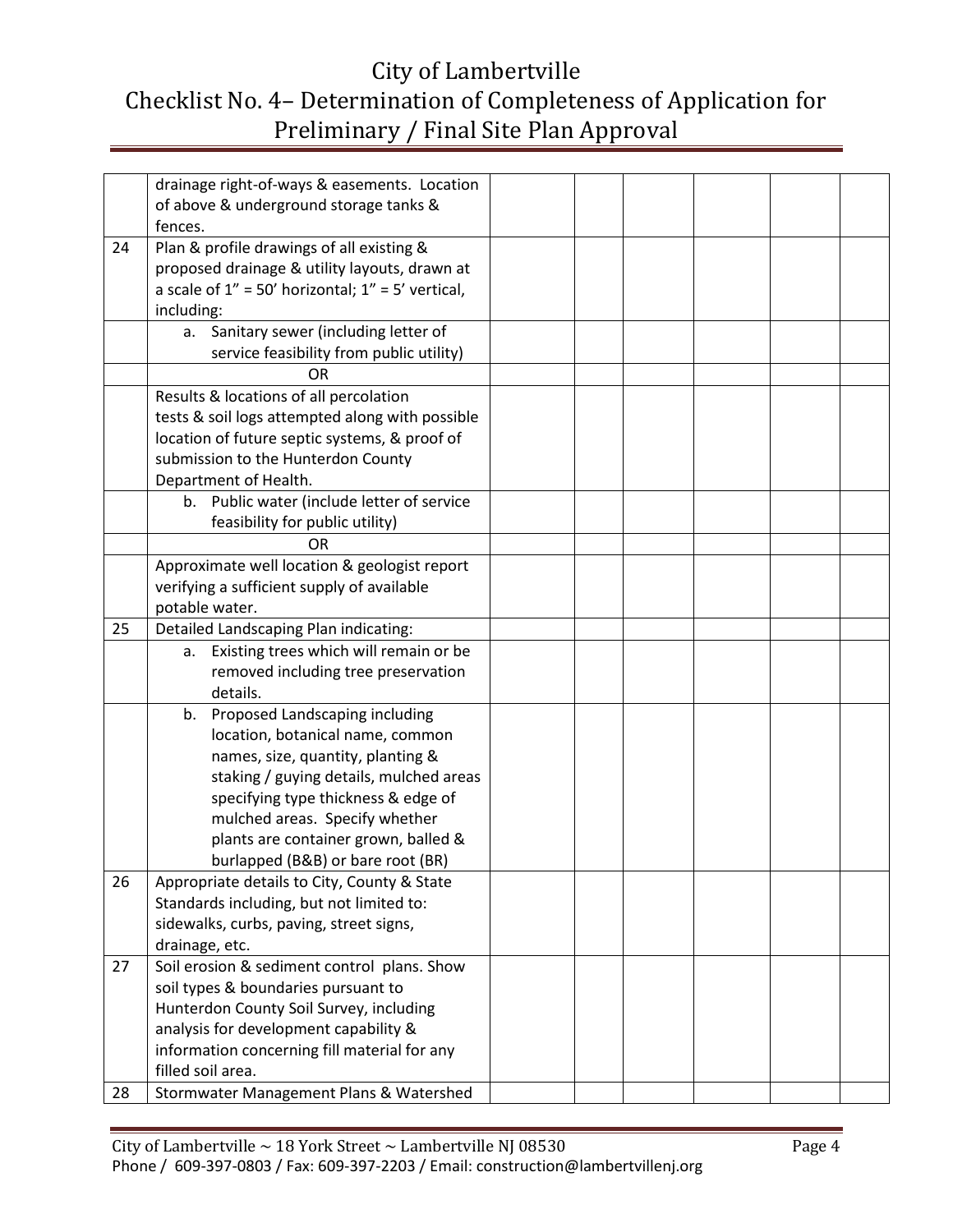|     | Maps, including 5 copies of all drainage         |  |  |  |
|-----|--------------------------------------------------|--|--|--|
|     | calculations analyzing existing & proposed       |  |  |  |
|     | conditions.                                      |  |  |  |
| 29  | Location of any flood hazard areas with          |  |  |  |
|     | delineation & elevation of 100 year flood        |  |  |  |
|     | boundary. Include 5 copies of all drainage       |  |  |  |
|     | computations & stream cross-sections or          |  |  |  |
|     | indicate published source of flood plain         |  |  |  |
|     | delineation.                                     |  |  |  |
| 30  | Location of all existing & proposed easements    |  |  |  |
|     | including identification of ownership &          |  |  |  |
|     | maintenance responsibilities.                    |  |  |  |
| 31  | Proposed Grading Plan including finished floor   |  |  |  |
|     | elevations, elevations at corners of buildings & |  |  |  |
|     | paved areas. All proposed grading shown          |  |  |  |
|     | using 2' contour intervals.                      |  |  |  |
| 32  | Location, size & detail of all existing &        |  |  |  |
|     | proposed signs.                                  |  |  |  |
| 33. | Lighting plans, including location, type         |  |  |  |
|     | wattage, height distribution pattern, foot       |  |  |  |
|     | candles & details.                               |  |  |  |
| 34  | Supplemental information as required by          |  |  |  |
|     | Ordinance or as determined by Board.             |  |  |  |
|     | Natural Resource Inventory.<br>a.                |  |  |  |
|     | Environmental Impact Statement.<br>b.            |  |  |  |
|     | Wetlands report prepared by<br>c.                |  |  |  |
|     | <b>Professional Wetlands Consultant</b>          |  |  |  |
|     | pursuant to the NJ Wetlands                      |  |  |  |
|     | Protection Act.                                  |  |  |  |
| 35  | Architectural Plans should include preliminary   |  |  |  |
|     | floor plans & elevations of each new or altered  |  |  |  |
|     | building, façade & height of proposed            |  |  |  |
|     | structure. Also indicate existing / proposed     |  |  |  |
|     | building square footage.                         |  |  |  |
| 36  | Parking & Loading:                               |  |  |  |
|     | Specifications for location of proposed<br>a.    |  |  |  |
|     | surface paving & curbing, including              |  |  |  |
|     | streets.                                         |  |  |  |
|     | Location capacity & dimensions of<br>b.          |  |  |  |
|     | existing & proposed off-street parking           |  |  |  |
|     | & loading areas including handicap               |  |  |  |
|     | stalls.                                          |  |  |  |
|     | Calculation of the number of parking<br>c.       |  |  |  |
|     | spaces required by the Ordinance for             |  |  |  |
|     |                                                  |  |  |  |